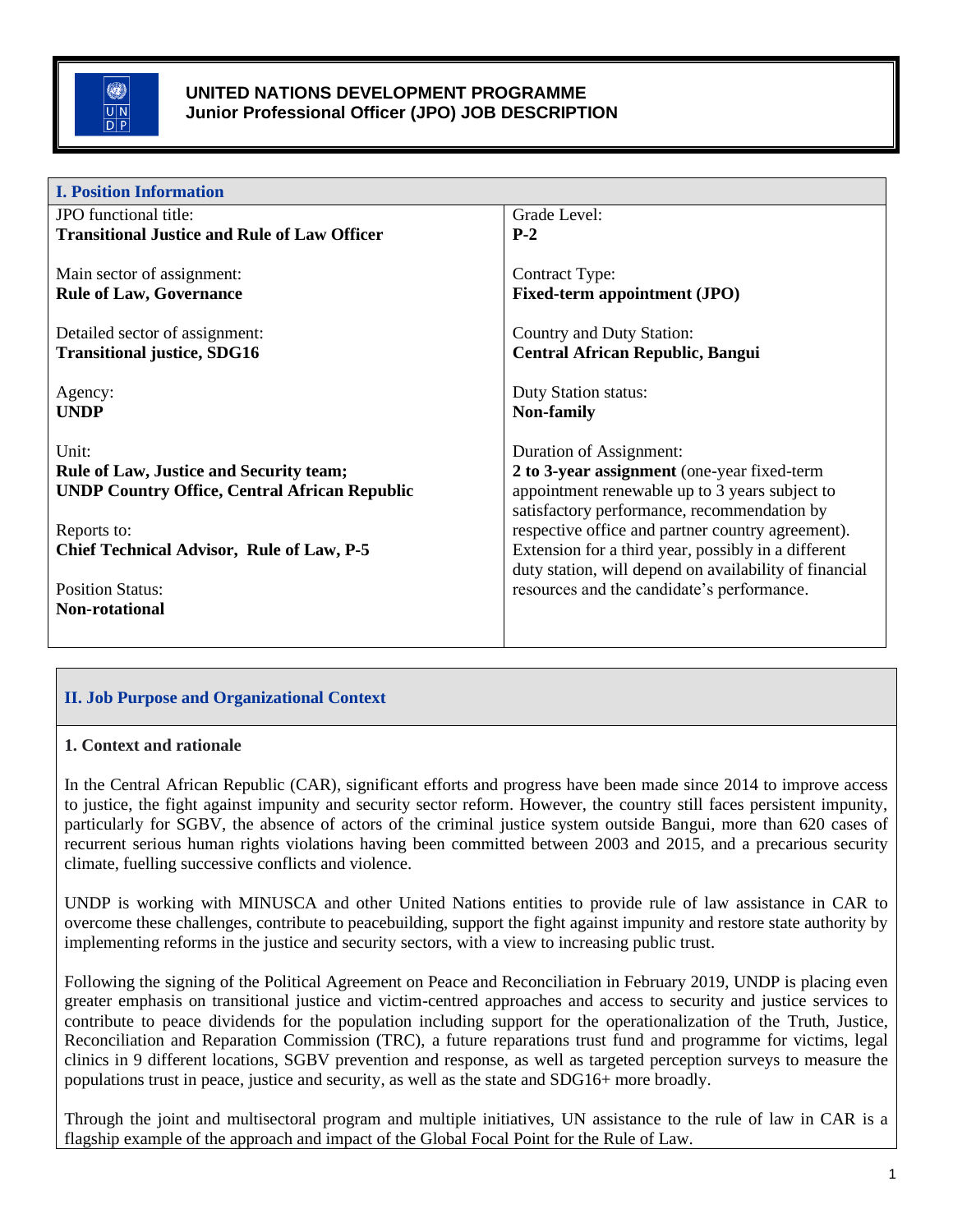

It is in this context, and with a view to expanding its programming in support of the implementation of the justice sector policy and a consolidated approach to the transitional justice process and the rule of law more generally, that UNDP CAR is requesting a JPO.

### **Job Purpose:**

The Transitional justice and rule of law Officer will be part of the UNDP Rule of Law, Justice and Security team in charge of implementing support to justice and security sector reforms and transitional justice. Placed under the direct supervision of the Chief Technical Advisor, and in close collaboration with the justice and security leads in the team, the Transitional justice and rule of law Officer will mainly support the implementation of the transitional justice efforts, i.e. the Truth, Justice, Reparation and Reconciliation Commission (CVJRR by its French acronym) and the promotion of a reparations fund/programme for victims in particular, as well as overall support to access to justice and SDG16+ initiatives.

The Transitional justice and rule of law Officer will be based at the UNDP office in Bangui and will work in close collaboration with all partners involved in the implementation of the Joint Rule of Law Programme.

### **III. Supervision**

#### **Title of Supervisor: Chief Technical Advisor Rule of Law**

#### **Content and methodology of supervision:**

As part of the UNDP JPO programme overall framework, the JPO will benefit from the following supervision modalities:

- Structured guidance provided by the supervisor, especially in the beginning of the assignment, with the purpose of gradually increasing the responsibilities of the JPO
- Establishment of a work plan, with clear key results
- Effective supervision through knowledge sharing and performance/development feedback throughout the assignment
- Easy access to the supervisor
- Participation in Unit/Team/Office meetings to ensure integration and operational effectiveness
- Guidance and advice in relation to learning and training opportunities within the field of expertise
- Completion of the yearly UNDP Performance Management Document (PMD)
- If more than one supervisor; clear agreement of the roles and responsibilities between the relevant parties

#### **III. Duties and Responsibilities and Output expectations**

Under the overall guidance of the UNDP CAR Chief Technical Advisor on the Rule of Law, and in close collaboration with the justice and security leads within the rule of law programme, the JPO will be responsible for leading the following activities:

1) **Support to implementation of the Rule of Law portfolio**

- Support the operationalization of the Truth, Justice, Reparation and Reconciliation Commission (CVJRR by its French acronym) and the promotion of a reparations fund/programme for victims,
- Support the coherent engagement of national and local actors in the ordinary and transitional justice sectors, particularly by contributing to complementarity between the Special Criminal Court (SCC), the CVJRR and the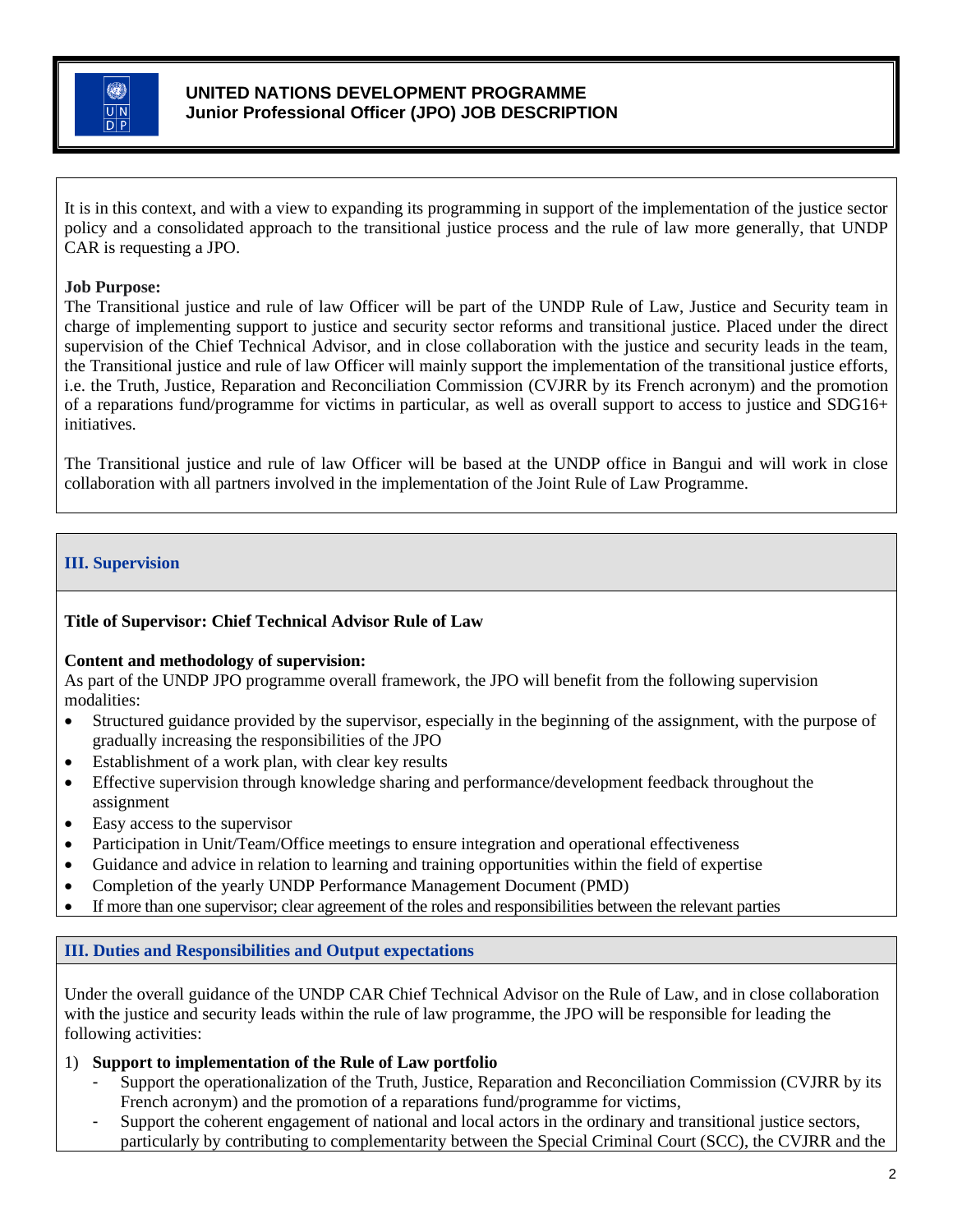0  $\overline{U|N}$  $\overline{D|P}$ 

## **UNITED NATIONS DEVELOPMENT PROGRAMME Junior Professional Officer (JPO) JOB DESCRIPTION**

ordinary courts, as a contribution to the national and UN strategy in CAR;

- Monitor developments in the transitional justice architecture and provide advice to ensure coordination of these mechanisms with the access to justice activities of the joint programme as well as the interventions of other actors in the field (MINUSCA, INGOs);
- Strengthen the legal aid and access to justice system in the Central African Republic, particularly through support for the implementation of the Legal Aid Law, support to civil society for the establishment of nine legal clinics in the field (psychosocial, legal and judicial support services for victims of human rights violations) and support for capacity building of the Central African Bar Association.
- Support the rule of law knowledge sharing effort within the Office;
- Apply Results-Based Management tools;
- Ensure the integration of gender dimensions and gender-based violence (GBV) issues into the implementation of all rule of law activities, including collaboration with the Specialized Police Unit on SGBV (UMIRR);
- Contribute to the formulation of annual work plans; Support the drafting of the periodic reports (quarterly and annual, in particular);
- Support the conduct of the perception studies on peace, justice and security in CAR with the Harvard Humanitarian Initiative (HHI, more at http://www.peacebuildingdata.org/research/car), through the conceptualization of indicators and questionnaires and the coordination of contributions from the international community, the authorities and civil society.
- Support the use and analysis of the resulting data and reports in national and United Nations strategies, plans and reports, including on Sustainable Development Goal 16 (SD Goal 16);
- Communication Officer within the UNDP Rule of Law Programme.
- 2) **Contribute to discussions and consultations on the context, challenges and opportunities for UNDP engagement in favor of Transitional Justice, access to justice and SDG16+**
	- Collect and analyze information on the context, challenges and opportunities for UNDP intervention
	- Participate in consultation and coordination meetings between stakeholders.
- 3) **Provide support for the implementation of programmes and the development of new programmes / portfolios,**
	- Support the programming, planning and technical preparation of interventions (terms of reference, call for proposals , tools / technical support for field activities etc.),
	- Depending on needs, carry out / participate in certain field missions
	- Ensure the monitoring of activities as well as the review of implementation reports,
	- Develop concept notes and / or programme documents

# 4) **Support coordination with other partners in the field,**

• Contribute to the preparation and facilitation of consultation and coordination frameworks, in particular meetings on transitional justice,

- Prepare minutes and / or coordination meeting reports and follow up on conclusions / recommendations;
- Participate, where appropriate, in joint field missions
- 5) **Contribute to the reporting and capitalization of experiences and good practices in the implementation of transitional justice, access to justice and SDG16+ in CAR**
	- Contribute to the preparation of activity and programme implementation reports
	- Promote visibility to office's programmatic interventions as well as the capitalization of experiences and good practices in the field of recovery and resilience;
	- Produce and implement communication, visibility plan of the activities of the programme, including a documentary on the implementation process of the programme

# 6) **Partnership building, resource mobilisation**

- Contribute to building strong partnerships with all actors involved in implementing joint transitional justice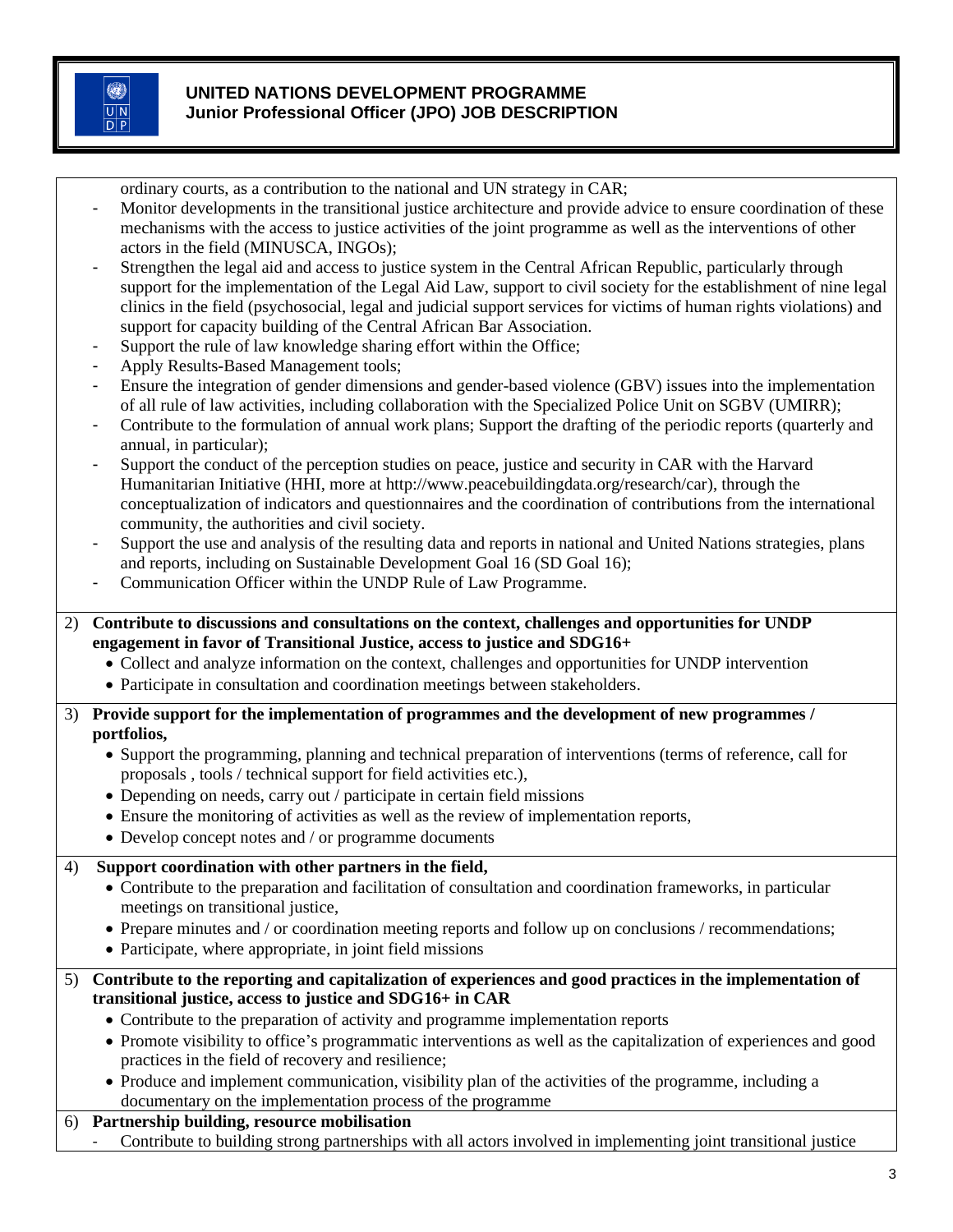efforts, and support UNDP's positioning in all strategic settings;

- Contribute to resource mobilization capacities with regards to transitional justice activities, by promoting UNDP work, producing appropriate communication material and identifying potential interested financial partners;
- Maintain good relationship with national and international partners, and ensure capacity building of implementing partners where needed.

| <b>IV. Competencies and Selection Criteria</b> | <b>Description of Competency at Level Required</b>  |
|------------------------------------------------|-----------------------------------------------------|
|                                                | (For more comprehensive descriptions please see the |
|                                                | competency inventory)                               |

In this section list **all** core competencies as well as the most relevant technical/functional competencies the role will require along with the appropriate level. A Detailed list of competencies can be accessed through the following link:

| <b>Core</b>                                                                 |                                                                                   |
|-----------------------------------------------------------------------------|-----------------------------------------------------------------------------------|
| <b>Innovation</b>                                                           | Level 4: Adept with complex concepts and challenges                               |
| Ability to make new and useful ideas work                                   | convention purposefully                                                           |
| Leadership                                                                  | Level 4: Generates commitment, excitement and excellence                          |
| Ability to persuade others to follow                                        | in others                                                                         |
| <b>People Management</b><br>Ability to improve performance and satisfaction | Level 4: Models independent thinking and action                                   |
| <b>Communication</b>                                                        | Level 4: Synthesizes information to communicate                                   |
| Ability to listen, adapt, persuade and transform                            | independent analysis                                                              |
| <b>Delivery</b>                                                             |                                                                                   |
| Ability to get things done while exercising good                            | Level 4: Meets goals and quality criteria for delivery of<br>products or services |
| judgement                                                                   |                                                                                   |
| <b>Technical/Functional</b>                                                 |                                                                                   |
|                                                                             |                                                                                   |
| <b>Resilient Recovery</b>                                                   | Level 4: Apply & Adapt: Contributes skills and knowledge                          |
| Knowledge of resilient recovery and the ability to apply                    | with demonstrated ability to advance innovation and                               |
| to strategic and/or practical situations                                    | continuous improvement, in professional area of expertise                         |
| <b>Rehabilitation, Reintegration and Durables</b>                           |                                                                                   |
| <b>Solutions</b>                                                            | Level 4: Apply & Adapt: Contributes skills and knowledge                          |
| Knowledge of community-based rehabilitation and                             | with demonstrated ability to advance innovation and                               |
| reintegration programs and ability to apply in post                         | continuous improvement, in professional area of expertise                         |
| crisis situations                                                           |                                                                                   |
| Reintegration of IDPs, refugees, returnees                                  | Level 4: Apply & Adapt: Contributes skills and knowledge                          |
| Knowledge of methods to reintegrate IDPs, refugees,                         | with demonstrated ability to advance innovation and                               |
| returnees for early recovery and ability to apply to                        | continuous improvement, in professional area of expertise                         |
| strategic and/or practical situations                                       |                                                                                   |
| <b>Resource Mobilization</b>                                                |                                                                                   |
| Ability to identify and organize programs and                               | Level 4: Apply & Adapt: Contributes skills and knowledge                          |
| programmes to implement solutions and generate                              | with demonstrated ability to advance innovation and                               |
| resources (definition is unclear and not well linked to                     | continuous improvement, in professional area of expertise                         |
| the stated competency)                                                      |                                                                                   |
| <b>Programme Management</b>                                                 | Level 4: Apply & Adapt: Contributes skills and knowledge                          |
| Ability to plan, organize, and control resources,                           | with demonstrated ability to advance innovation and                               |
| procedures and protocols to achieve specific goals                          | continuous improvement, in professional area of expertise                         |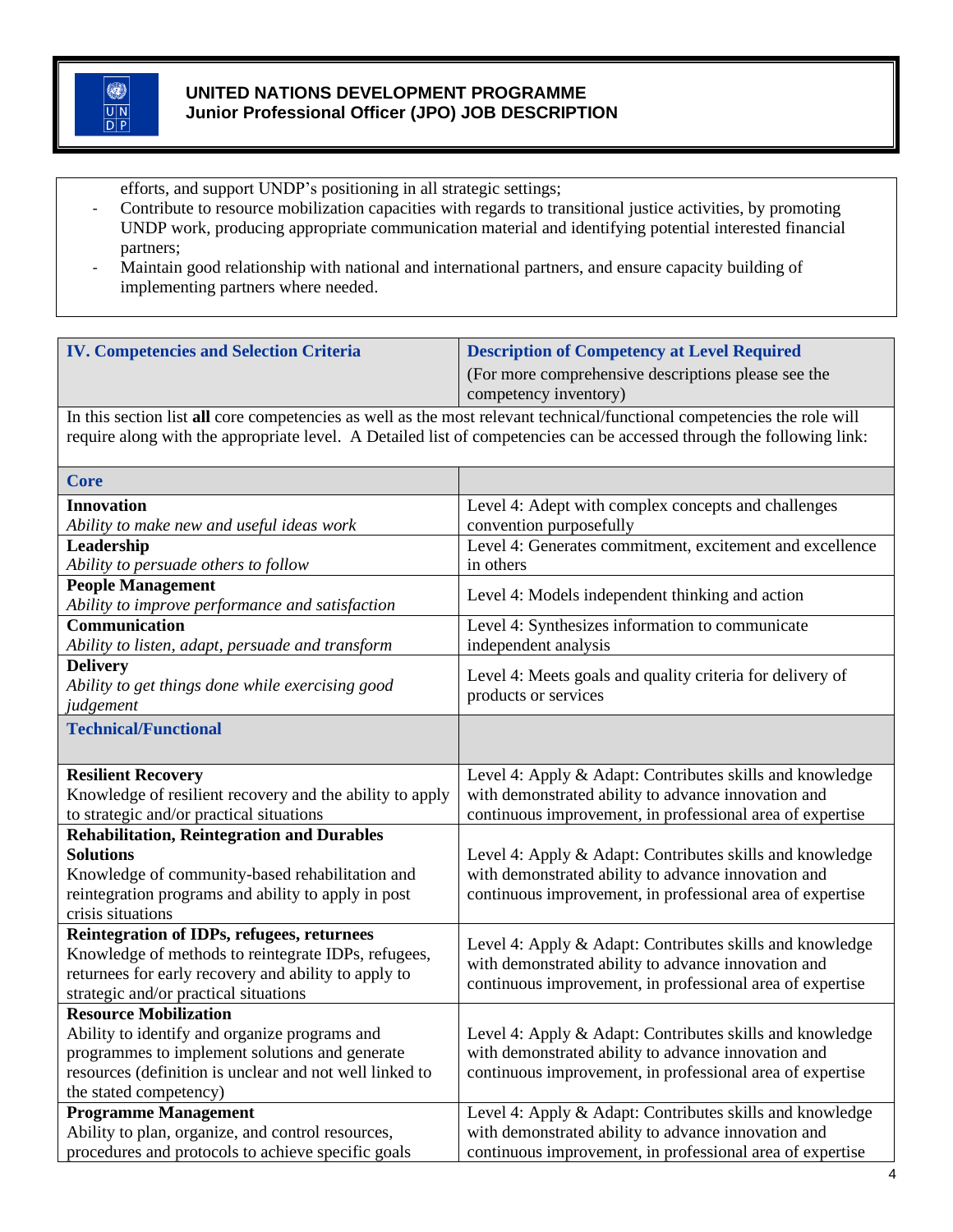| <b>Jobs creation and Livelihoods</b><br>Knowledge of Employment Creation, Income<br>Generation, emergency employment and the ability to<br>apply to strategic and/or practical situations                                        | Level 4: Apply & Adapt: Contributes skills and knowledge<br>with demonstrated ability to advance innovation and<br>continuous improvement, in professional area of expertise |
|----------------------------------------------------------------------------------------------------------------------------------------------------------------------------------------------------------------------------------|------------------------------------------------------------------------------------------------------------------------------------------------------------------------------|
| <b>Relationship Management</b><br>Ability to engage and foster strategic partnerships with<br>other parties, Inter-Agency Coordination and forge<br>productive working relationships                                             | Level 4: Apply & Adapt: Contributes skills and knowledge<br>with demonstrated ability to advance innovation and<br>continuous improvement, in professional area of expertise |
| <b>Monitoring and Evaluation</b><br>Knowledge of methodologies, assessment tools,<br>systems and apply practical experience in planning,<br>monitoring, evaluating and reporting and ability to<br>apply to practical situations | Level 4: Apply & Adapt: Contributes skills and knowledge<br>with demonstrated ability to advance innovation and<br>continuous improvement, in professional area of expertise |

| <b>V. Recruitment Qualifications</b> |                                                                                                                                                                                                                                                                                                                                                                                                                                                                                                                                                                                                                                                                                                                                                                                                                                                                                                                                   |
|--------------------------------------|-----------------------------------------------------------------------------------------------------------------------------------------------------------------------------------------------------------------------------------------------------------------------------------------------------------------------------------------------------------------------------------------------------------------------------------------------------------------------------------------------------------------------------------------------------------------------------------------------------------------------------------------------------------------------------------------------------------------------------------------------------------------------------------------------------------------------------------------------------------------------------------------------------------------------------------|
| <b>Education:</b>                    | Master's degree or equivalent Advanced degree in economy, project/programme<br>management, sociology or other relevant areas                                                                                                                                                                                                                                                                                                                                                                                                                                                                                                                                                                                                                                                                                                                                                                                                      |
| <b>Experience:</b>                   | Two years, ideally three years, of paid professional experience in one of the areas<br>$\bullet$<br>related to justice sector reform, rule of law consolidation and/or the promotion of<br>Human Rights and related themes, including transitional justice, security, and<br>access to justice for women (and victims of GBV) and vulnerable populations;<br>If possible, an experience in developing countries preferably in the Africa region<br>and post-conflict context<br>Previous professional experience with the United Nations at the programmatic and<br>technical levels, particularly in Africa in a crisis or post-crisis context, is a major<br>advantage;                                                                                                                                                                                                                                                         |
| Language:                            | Excellent knowledge of French (oral and written), English an asset<br>٠                                                                                                                                                                                                                                                                                                                                                                                                                                                                                                                                                                                                                                                                                                                                                                                                                                                           |
| <b>Other desirable skills:</b>       | Have a capacity for technical consultation and animation of national and<br>$\bullet$<br>international networks and be able to support a positive working attitude;<br>Ability to work in an institutional setting with high-level officials as well as with<br>civil society organizations.<br>Ability to conduct conceptual and strategic analysis and to make sound<br>$\bullet$<br>recommendations, write reports and make presentations<br>Ability to be discerning in the tasks assigned and ability to work under pressure at<br>$\bullet$<br>times in a stressful and multicultural environment; Pride in the results obtained and<br>ability to meet the deadlines set for the various tasks;<br>Demonstrate integrity by following the standard values and ethics of the United<br>٠<br>Nations;<br>Demonstrate adaptability and sensitivity to differences in culture, gender, religion,<br>race, nationality and age. |

## **VI. Training and Learning**

As part of the UNDP JPO programme overall framework, the JPO will benefit from the following training and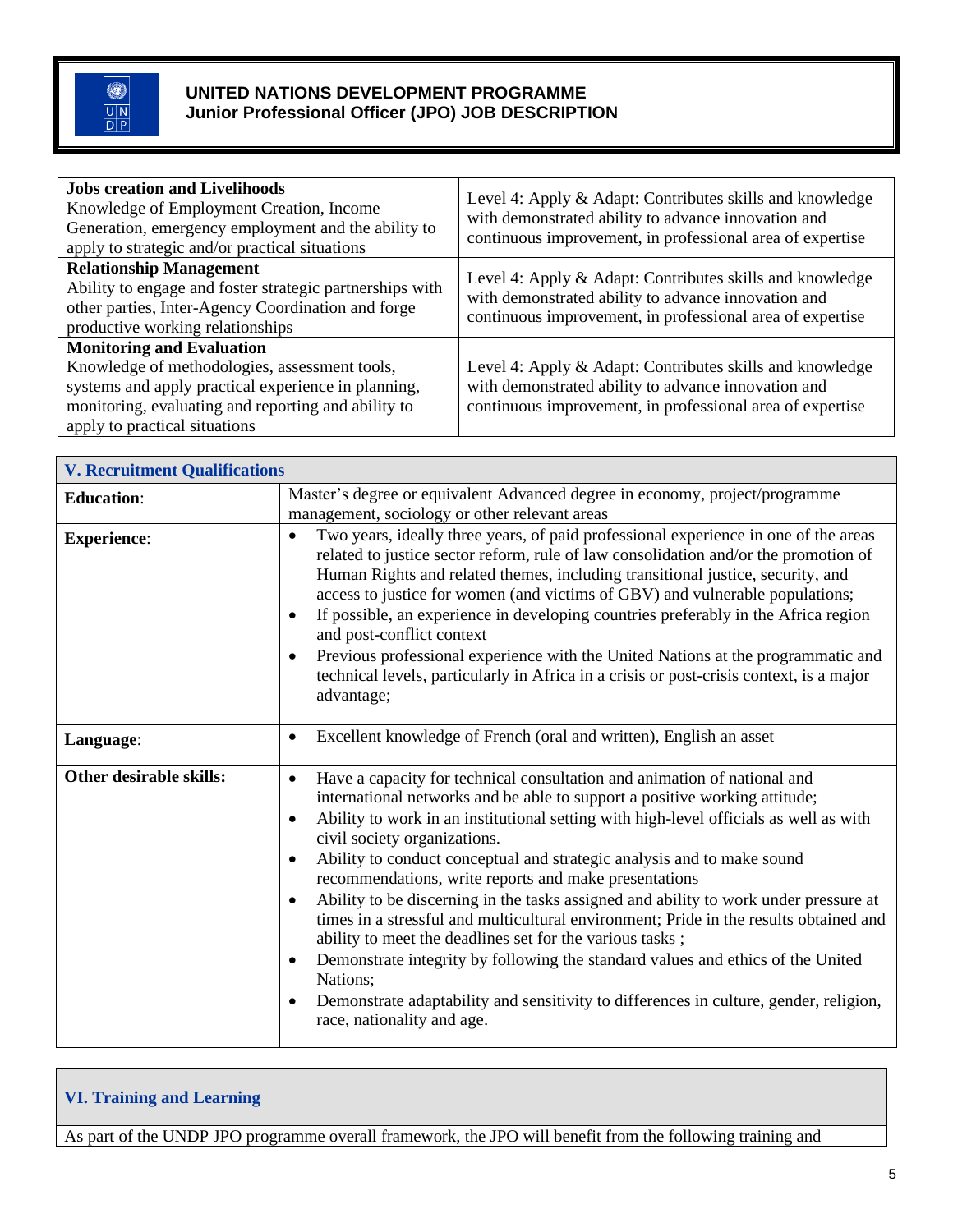learning opportunities:

- Participation in a two-week long Programme Policy and Operations Induction Course in New York within the first 3 to 6 months of assignment
- Use of yearly JPO duty-related travel and training allocation (DTTA), as per the **online DTTA** guide
- Other training and learning opportunities, as presented in the [UNDP JPO Orientation Programme](http://www.jposc.org/documents/UNDP_JPO_Orientation_Programme.docx)

In addition, the JPO will benefit from the following specific training and learning modalities/opportunities in the receiving office: Hands-on training with senior management on resilience & durables solutions practice in CAR.

# **VII. Background Information**

## **Information on the receiving office:**

The total number of staff members (excluding consultants and other service contractors) in the Country Office is 146 of which 36 are international staff. The Country Office Programme consists in 2 main pillars or units, (i) the democratic governance and rule of law pillar and (ii) Stabilisation Unit, consisting in the Resilience, stabilisation, recovery and Environment work. The JPO candidate will be working within the Stabilisation unit closely with the Programme manager in charge, but under the direct supervision of the Deputy Resident Representative/Programme, who co-leads the Durable Solutions Working Group.

The context of the work is as follows:

The Central African Republic (CAR) has demonstrated positive and encouraging commitments and progress in strengthening the rule of law, implementing justice and security sector reforms, transitional justice, and providing services to the population, including on SGBV. The year 2020, as everywhere else in the world, was marked by the COVID19 pandemic, which arrived in the CAR in March with the first imported case before local transmission, and which required solid and rapid actions for response and prevention; especially at the level of the Internal Security Forces for compliance with the security measures established in connection with COVID, and in the prison sector to protect detainees and staff, but also impacting judicial work and the implementation of activities in general. In addition, 2020 was marked by the preparations for the presidential and legislative elections, held on December 27 in a very unstable political and security context, attracting the attention and focus of decision makers and the international community, and of the programme's national partners in particular, most notably the ISF.

In terms of integrated UN joint programmatic support for strengthening the rule of law, 2020 is the first year of implementation of the Rule of Law 2020 - 2023 project. Being the umbrella program for several projects, it encompasses results on justice and transitional justice, the security sector and ISF, women's access to justice and security and the fight against SGBV and conflict-related sexual violence, as well as prison sector reform.

It is through support to advocacy for and the development and implementation of several key documents that set priorities in the rule of law sector in the coming years that the portfolio has achieved significant results: support to the justice sector for the implementation of the Justice Sector Policy 2020 - 2024 and the operationalization of its coordination mechanisms; the enactment of the law on the Truth, Justice, Reconciliation and Reparations Commission (CVJRR) and support to the Selection Committee for Commissioners (11 members, including 5 women) who were appointed by decree on December 30; the implementation of the law on legal aid and the drafting of its implementing legislation; the implementation of the community policing policy with the development of the curriculum and a training cycle; the development of a ministerial plan to mainstream gender within the ISF; decrees on the Preparatory Committee for criminal sessions (trials) also strengthening the complementarity between the ordinary courts and the Special Criminal Court; among others.

New legal clinics have been opened and are now operational providing legal aid services in 9 localities with lawyers,